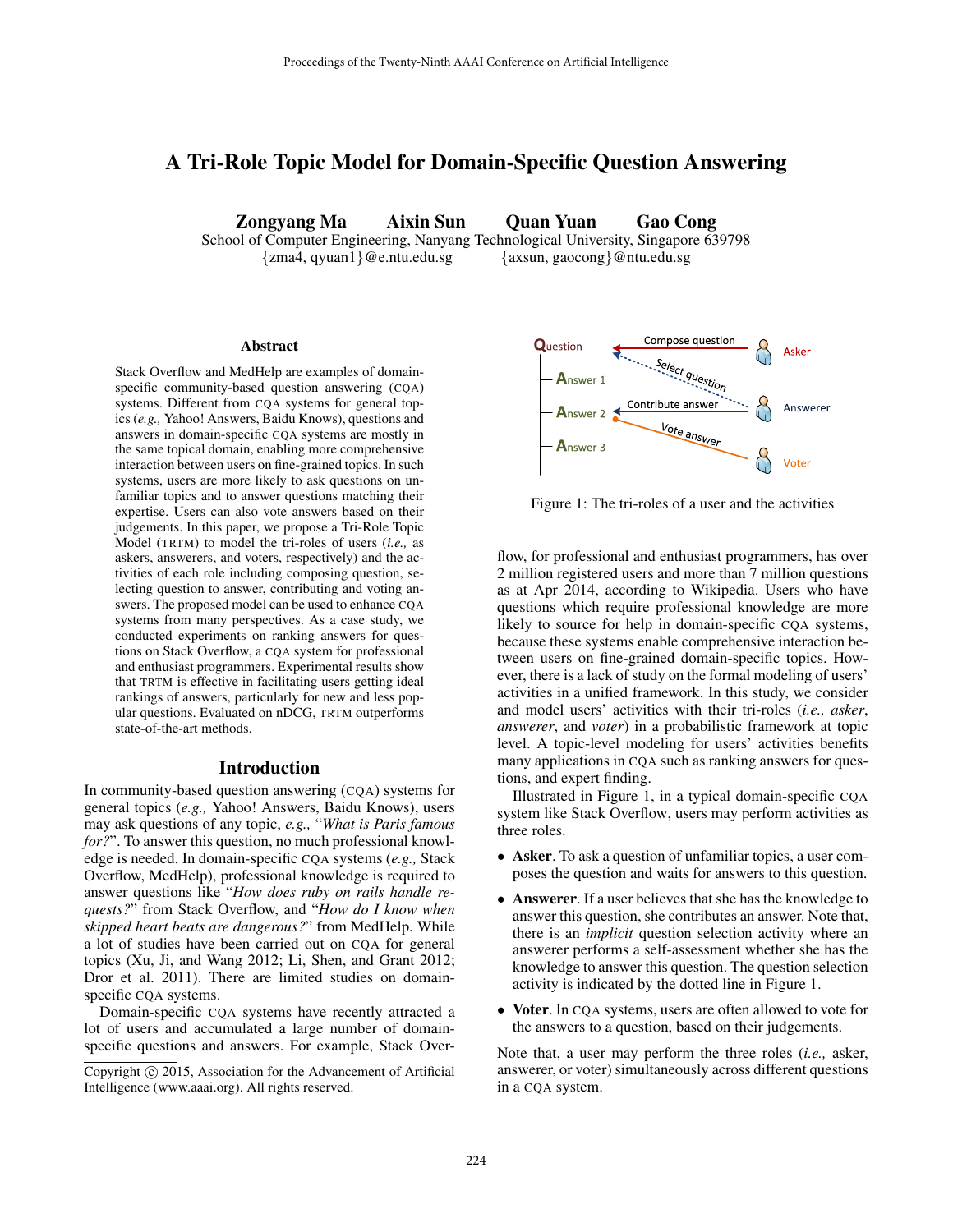In this paper, we propose a probabilistic Tri-Role Topic Modeling (TRTM) which makes use of the three roles of users for modeling users' activities and for mining finegrained topics in domain-specific CQA systems. Our model is an extension of Probabilistic Latent Semantic Analysis (PLSA), which assumes that each document has a mixture of topics and each word of the document is sampled from its related topic (Hofmann 1999). Here, a document can be a question or an answer.

As aforementioned, a user composes questions in her unfamiliar topics, and contributes answers if she believes that she has the right knowledge. Users also vote positively for answers that well address the questions. We therefore argue that the topic distributions of the asker role and the answerer role of the same user could be very different (*e.g.,* unfamiliar topics vs familiar topics). Moreover, if an answer receives a large number of positive votes, then the answer is believed to be of similar topic distribution with the question. TRTM therefore assigns each user an asker role and an answerer role; each role has its own topic distribution. TRTM also implicitly models the voter role of users, which has no explicit topic distributions but contributes to constraining topical matching between questions and answerers. As the result, TRTM generates not only topic distributions of questions and answers, but also topic distributions of askers and answerers. TRTM makes three assumptions: (1) An asker and all the questions composed by her share similar topic distributions; (2) An answerer and all the answers contributed by her share similar topic distributions; and (3) An answerer's topic distribution is more similar to that of the questions answered by her, if her answers to these questions receive many positive votes.

To evaluate the effectiveness of our model, we apply TRTM to the application of ranking answers for questions. A popular question may receive many answers within a short period. The task of ranking answers is to rank the best answers to top positions before waiting for users' votes as the latter might take a long time. TRTM outperforms two stateof-the-art baselines on real data collected from Stack Overflow on this task. TRTM can also be utilized in many applications such as expert finding and similar question searching.

### Related Work

We briefly overview the studies on Stack Overflow, and then survey topic models on CQA systems.

Stack Overflow. Anderson *et al.* (2012) found that in Stack Overflow, expert users are likely to answer questions more quickly, and a higher activity level of a question benefits all answerers of this question to increase their reputation level. Based on some extracted features from Stack Overflow, they attempted to predict the long-term value of a question and whether a question has been sufficiently answered. Their results show that votes indicate a user's expertise level on a specific topic. This is consistent with the modeling of votes in our proposed TRTM. Subsequently, Anderson *et al.* (2013) observed that badge mechanism in Stack Overflow steers users to increase their participation in answering questions. Question deletion in Stack Overflow was studied in (Correa and Sureka 2014), where 47 features were used to predict whether a question will be deleted. The quality of question content is found to be the main factor.

Dalip *et al.* (2013) proposed to rank answers of a question in Stack Overflow using Learning to Rank (L2R), a supervised approach. The L2R model is learned from the feature vector representations of question-answer pairs. Each pair is represented by features in 8 groups (*e.g.,* user features, structure features, style features). Answers of new coming questions are then predicted by the trained L2R model. Note that, L2R is a supervised approach. In our work, we focus on a generative probabilistic model, which is unsupervised in nature, to model the three roles of users and their activities.

Most germane to our work is the Topic Expertise Model (TEM) proposed in (Yang et al. 2013). TEM is a LDA-based model to jointly model topics and expertise of users. Gaussian mixture hybrid is used to model votes. TRTM is significantly different from TEM because TRTM considers and models the three roles of users. Our experimental results confirm that modeling three roles of users benefits the mining fine-grained topics of users. TEM was evaluated on three applications: expert finding, similar question searching, and ranking answers for questions. Nevertheless, the problem definition of ranking answers is different from ours. In (Yang et al. 2013), only answers from answerers that appear in training data can be ranked. In our problem definition, answers from new answerers can also be ranked.

Topic models on CQA systems. A body of literature exists on topic modeling in CQA context. Existing work can be classified into PLSA-based models (Xu, Ji, and Wang 2012; Wu, Wang, and Cheng 2008) and LDA-based models (Ji et al. 2012; Zhou et al. 2012; Guo et al. 2008).

Xu *et al.* (2012) proposed Dual-Role Model (DRM) to recommend questions to matching users in Yahoo! Answers. DRM is a PLSA-based model and it models the asker role and answerer role of users, but not the voter role. Through DRM, the authors showed clear distinctions between the two roles of users. Compared to TRTM, other than ignoring the voter role, DRM cannot directly generate topic distributions of askers and answerers although the two roles are considered in the modeling. An Incremental PLSA is proposed in (Wu, Wang, and Cheng 2008) for question recommendation in Wenda. The model considers users' long-term interests and short-term interests for question matching.

Ji *et al.* (2012) presented a LDA-based model for question retrieval. The model outperforms translation models on the task by using topics discovered from Yahoo! Answers. A user-topic model treating all documents of a user (*i.e.,* questions and answers) as an aggregated document was proposed in (Zhou et al. 2012). The user-topic model was applied for finding expert users in CQA and it outperforms PageRank (Page et al. 1999). Guo *et al.* (2008) extended LDA using category information in Yahoo! Answers to return expert lists for new questions. Their generative model is able to discover latent topics in the content of questions and answers and the latent interests of users. The experimental results evidence the capability of topic models for recommendation problems in CQA systems.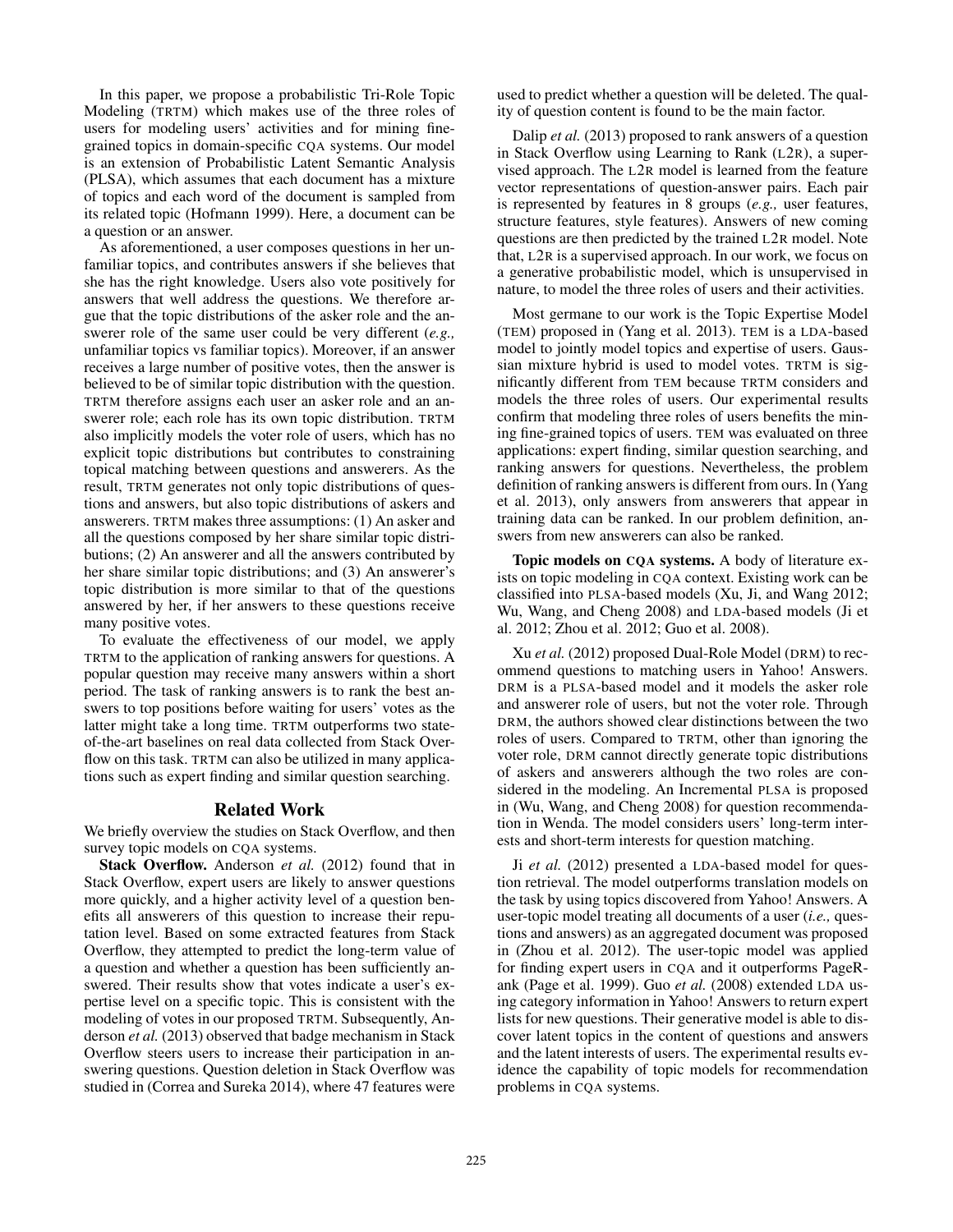| Table 1: Notations |                                            |  |  |  |  |
|--------------------|--------------------------------------------|--|--|--|--|
| <b>Symbol</b>      | <b>Description</b>                         |  |  |  |  |
|                    | Collection of askers $u \in U$             |  |  |  |  |
|                    | Collection of answerers $v \in V$          |  |  |  |  |
| Ų                  | Collection of questions $q \in Q$          |  |  |  |  |
| $\overline{A}$     | Collection of answers $a \in A$            |  |  |  |  |
| Z                  | Collection of topics $z \in Z$             |  |  |  |  |
| W                  | Word vocabulary of questions               |  |  |  |  |
| E                  | Word vocabulary of answers                 |  |  |  |  |
| $Q_u$              | Set of questions composed by $u$           |  |  |  |  |
| $Q_v$              | Set of questions answered by $v$           |  |  |  |  |
| $A_{\nu}$          | Set of answers contributed by $v$          |  |  |  |  |
|                    | Set of answerers to question $q$           |  |  |  |  |
| $s_q^{\tilde{a}}$  | Voting score of answer $a$ to question $q$ |  |  |  |  |
| n(q, w)            | Number of occurrences of $w \in W$ in q    |  |  |  |  |
| n(a,e)             | Number of occurrences of $e \in E$ in a    |  |  |  |  |

## Tri-Role Topic Model

We start with the notations used in our model, summarized in Table 1. We then present the Tri-Role Topic Model (TRTM) and its inference algorithm.

#### Notations

Let  $Q$  and  $A$  be the set of questions and the set of answers respectively.  $W$  is the word vocabulary of questions and  $E$ is the word vocabulary of answers. Let  $U$  be the set of askers (*i.e.,* users who ever asked questions), and let V denote the set of answerers (*i.e.,* users who ever answered questions). Note that, a user can be an asker for one question and be an answerer of another question, *i.e.*,  $U \cap V \neq \Phi$ . We further use  $Q_u$  to denote the set of questions composed by asker  $u$ , and use  $Q_v$  to denote the set of questions answered by answerer  $v$ . The set of answers contributed by  $v$  is denoted by  $A_v$ .

An answer  $a$ , contributed by answerer  $v$  to question  $q$ , may receive zero or more votes. As a vote can be either positive or negative, the aggregated number of votes to an answer may be negative. For easy processing, we compute a *voting score* for answer a to question q as  $s_q^a = x - x_{min} + 0.5$ , where x is raw aggregated vote for this answer and  $x_{min}$ is the lowest vote of an answer in our data collection, and 0.5 is a constant to ensure  $s_q^a > 0$ . In other word,  $s_q^a$  is the aggregated votes of an answer shifted to positive region.

#### Model Description

In TRTM, each user has three roles: an asker, an answerer, and a voter. As discussed earlier, different from a question or an answer, a vote is not associated with any textual content. Moreover, votes become meaningful only when the number of votes is large. We therefore do not model the voter role explicitly in TRTM. Instead, voting is used to constrain the topic distributions in our model.

TRTM models four types of topic distributions. Let  $z$  denote topic. The four types of topic distributions are: (i)  $p(z|u)$ , topic distribution of asker u, (ii)  $p(z|v)$ , topic distribution of answerer v, (iii)  $p(z|q)$ , topic distribution of question q, and (iv)  $p(z|a)$ , topic distribution of answer a. Note

that, TRTM assumes that each question or answer has multiple topics and each word is sampled from its corresponding topic with probability  $p(w|z)$  or  $p(e|z)$ . Regarding topic distributions, we make the following three assumptions (A1, A2, and A3) in TRTM. Note that A1 and A3 are also adopted in (Xu, Ji, and Wang 2012).

- A1: An asker u and all the questions composed by her  $Q_u$ share similar topic distributions.
- A2: An answerer  $v$  and all the questions answered by her  $Q_v$ , share similar topic distributions. The degree of similarity in the topic distributions between v and  $Q_v$  is reflected by the voting scores of her answers. If an answer to question  $q$  by  $v$  receives a large voting score, then most users believe that this answer well addresses the question; hence answerer  $v$  has the expertise in answering this question q. v and q therefore share more similar topic distributions. Here, we use the *voter* role of users (*i.e.,* those who are not answerers or the asker) to constrain the topic distributions between the answerer and her questions. In simple words, an answerer's topic distribution is more similar to that of the questions answered by her, if her answers to these questions receive more positive votes.
- A3: An answerer  $v$  and all the answers contributed by her  $A<sub>v</sub>$  share similar topic distributions.

In TRTM, we adopt the *exponential KL-divergence (eKL)* function to model the relationship between two topic distributions. Proposed in (Kim, Park, and Shim 2013), the  $eKL$  function is the combination of exponential probability densities and KullbackLeibler divergence. For two kdimensional probability distributions  $\mu$  and  $\theta$  and a given scalar  $\lambda$ ,  $eKL(\theta, \lambda, \mu)$  is defined as:

$$
eKL(\theta, \lambda, \mu) = \lambda e^{-\lambda KL(\mu||\theta)}
$$

where  $KL(\mu||\theta)$  is  $\sum_{k}\mu_{k}\log(\mu_{k}/\theta_{k})$ . The properties of the  $eKL(\theta, \lambda, \mu)$  function include: (i) with a fixed  $\lambda$ , the  $eKL$ value increases with the degree of similarity between  $\mu$  and θ, and (ii) with a larger λ, the exponential probability densities decrease faster when increasing the value of  $KL(\mu||\theta)$ .

The generative process of TRTM is divided into three subprocedures, namely (i) composing question, (ii) selecting question to answer, and (iii) contributing answer.

**Composing question.** An asker  $u$  composes a question  $q \in Q_u$  with probability  $eKL(u, \alpha, q)$ , where  $\alpha$  is a scalar. When topic distributions of  $u$  and  $q$  are more similar,  $u$ is more likely to compose question  $q$  because of interest matching (Assumption A1). Next, for each word w in  $q$ , a topic z is sampled with probability  $p(z|q)$ , and then w is generated based on  $p(w|z)$ .

Selecting question to answer. The probability of an answerer v choosing to answer a question  $q \in Q_v$  is modeled as  $eKL(v, \beta \cdot s_q^a, q)$ , where  $s_q^a$  is the voting score and  $\beta$  is a scalar. Recall that in Assumption A2, the degree of similarity in the topic distributions between  $v$  and  $Q_v$  is reflected by the voting scores of her answers. The larger the voting score  $s_q^a$ , the sharper the curve of  $eKL(v, \beta \cdot s_q^a, q)$ , which means that the  $eKL$  assigns a higher probability when the distance between  $v$  and  $q$  gets smaller.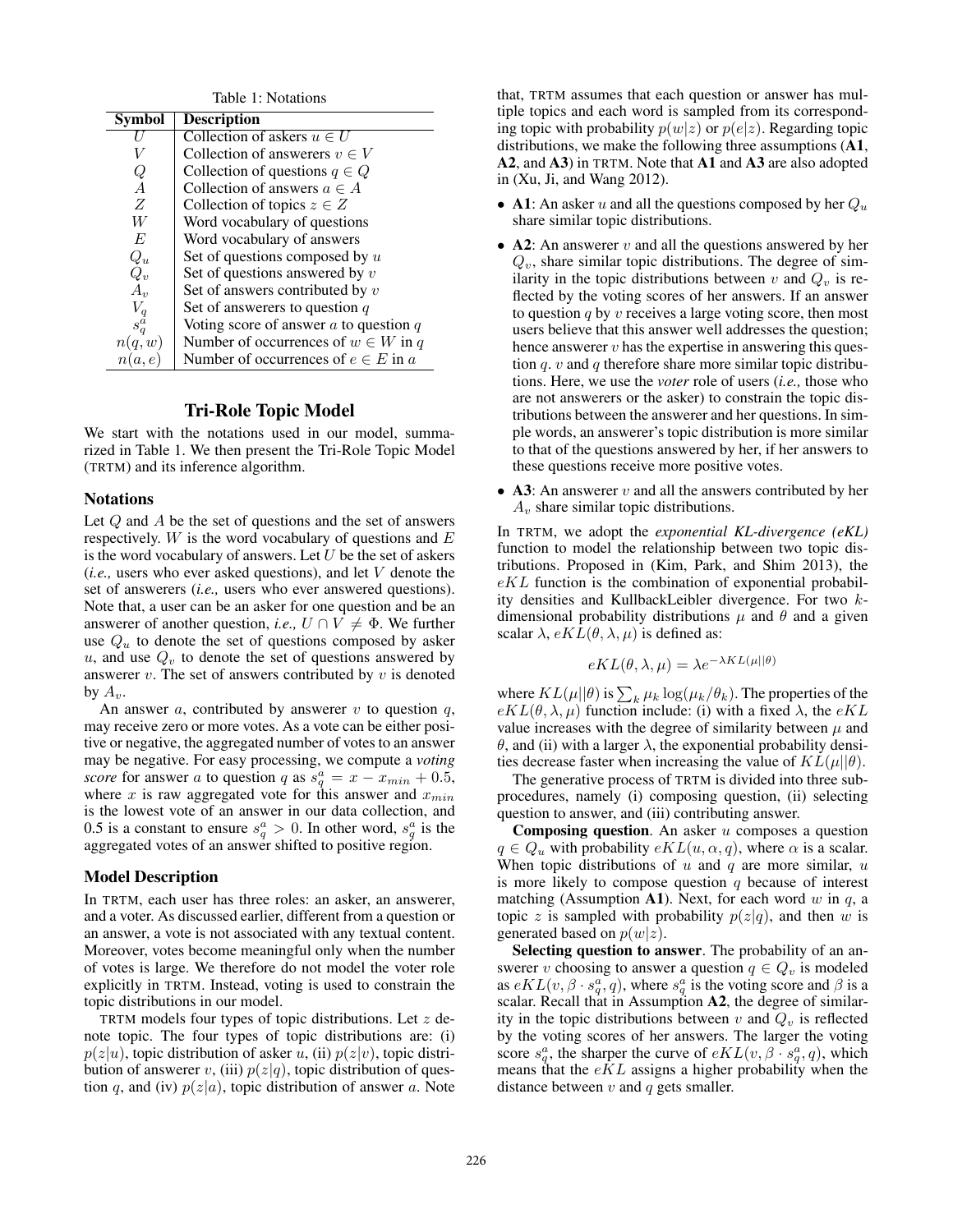

Figure 2: Tri-Role Topic Model. Note that the voter role of user is modeled implicitly, and the plate model does not show  $s_q^a$ .

**Contributing answer.** An answerer  $v$  contributes an answer  $a \in A_v$  with probability  $eKL(v, \tau, a)$ , where  $\tau$  is a scalar. Based on Assumption  $\mathbf{A3}, v$  prefers to contribute a if the topical similarity between  $v$  and  $a$  is high. Next, for each word  $e$  in  $a$ , a topic  $z$  is sampled with probability  $p(z|a)$ , and then *e* is generated with  $p(e|z)$ .

The graphical representation of the TRTM model is shown in Figure 2 and the generative process is summarized as follows:

- For each question  $q \in Q_u$ 
	- For each answer  $a \in A_v$  of question q
	- ∗ Asker u composes question q with probability  $eKL(p(z|q), \alpha, p(z|u))$
	- $\ast$  For each word w in q
	- Draw a topic z from  $p(z|q)$
	- · Draw a word w from  $p(w|z)$
	- $*$  Answerer v selects to answer question q with probability  $eKL(p(z|q), \beta \cdot s_q^a, p(z|\bar{v}))$
	- $*$  Answerer  $v$  contributes answer  $a$  with probability  $eKL(p(z|a), \tau, p(z|v))$
	- ∗ For each word e in a
		- · Draw a topic z from  $p(z|a)$
	- · Draw a word *e* from  $p(e|z)$

## The Inference Algorithm of TRTM

Given question set  $Q$  composed by  $U$  and answer set  $A$  by answerers from  $V$ , we obtain the likelihood of the data in Equation 1.

$$
L = \prod_{u \in U} \prod_{q \in Q_u} eKL(p(z|q), \alpha, p(z|u))
$$
  

$$
\prod_{u \in U} \prod_{q \in Q_u} \prod_{w \in W} \left[ \sum_z p(w|z)p(z|q) \right]^{n(q,w)}
$$
  

$$
\prod_{v \in V} \prod_{q \in Q_v} eKL(p(z|q), \beta \cdot s_q^a, p(z|v))
$$
  

$$
\prod_{v \in V} \prod_{a \in A_v} eKL(p(z|a), \tau, p(z|v))
$$
  

$$
\prod_{v \in V} \prod_{a \in A_v} \prod_{e \in E} \left[ \sum_z p(e|z)p(z|a) \right]^{n(a,e)}
$$

The exact inference of Equation 1 is intractable. We propose an Expectation-Maximization (EM) algorithm to appropriately infer TRTM. The EM algorithm has two steps: E-step and M-step. The E-step calculates the expectation of the hidden variables *i.e.*,  $p(z|q, w)$  and  $p(z|a, e)$  in TRTM.

### • E-step:

$$
p^{k+1}(z|q, w) = \frac{p^{k}(w|z)p^{k}(z|q)}{\sum_{z' \in Z} p^{k}(w|z')p^{k}(z'|q)}
$$

$$
p^{k+1}(z|a, e) = \frac{p^{k}(e|z)p^{k}(z|a)}{\sum_{z' \in Z} p^{k}(e|z')p^{k}(z'|a)}
$$

The M-step maximizes the log-likelihood (see Equation 1). The following probabilities are calculated:  $p(w|z)$ ,  $p(e|z)$ ,  $p(z|u)$ ,  $p(z|q)$ ,  $p(z|a)$ , and  $p(z|v)$ .

### • M-step:

$$
p^{k+1}(w|z) = \frac{\sum_{q \in Q} n(q, w)p^{k+1}(z|q, w)}{\sum_{w' \in W} \sum_{q \in Q} n(q, w')p^{k+1}(z|q, w')}
$$

$$
p^{k+1}(e|z) = \frac{\sum_{a \in A} n(a, e)p^{k+1}(z|a, e)}{\sum_{e' \in E} \sum_{a \in A} n(a, e')p^{k+1}(z|a, e')}
$$

$$
p^{k+1}(z|u) = \frac{\prod_{q \in Q_u} p^{k+1}(z|q)|^{1/|Q_u|}}{\sum_{z' \in Z}[\prod_{q \in Q_u} p^{k+1}(z'|q)]^{1/|Q_u|}}
$$

The calculation of the probabilities  $p(z|q)$ ,  $p(z|a)$ , and  $p(z|v)$  are shown in Table 2 for presentation clarity. We iteratively compute probabilities of E-step and M-step until achieving convergent log-likelihood (see Equation 1). k represents the kth iteration of EM algorithm. Note that, in **M-step**, we first calculate  $p(z|q)$  and  $p(z|a)$ , then calculate  $p(z|u)$  and  $p(z|v)$ .

#### Experiment

We evaluate the proposed TRTM model on Stack Overflow data<sup>1</sup>. Although the model can be used to enable multiple applications, due to page limit, we report one case study for the application of ranking answers for questions.

<sup>1</sup> http://blog.stackoverflow.com/category/cc-wiki-dump/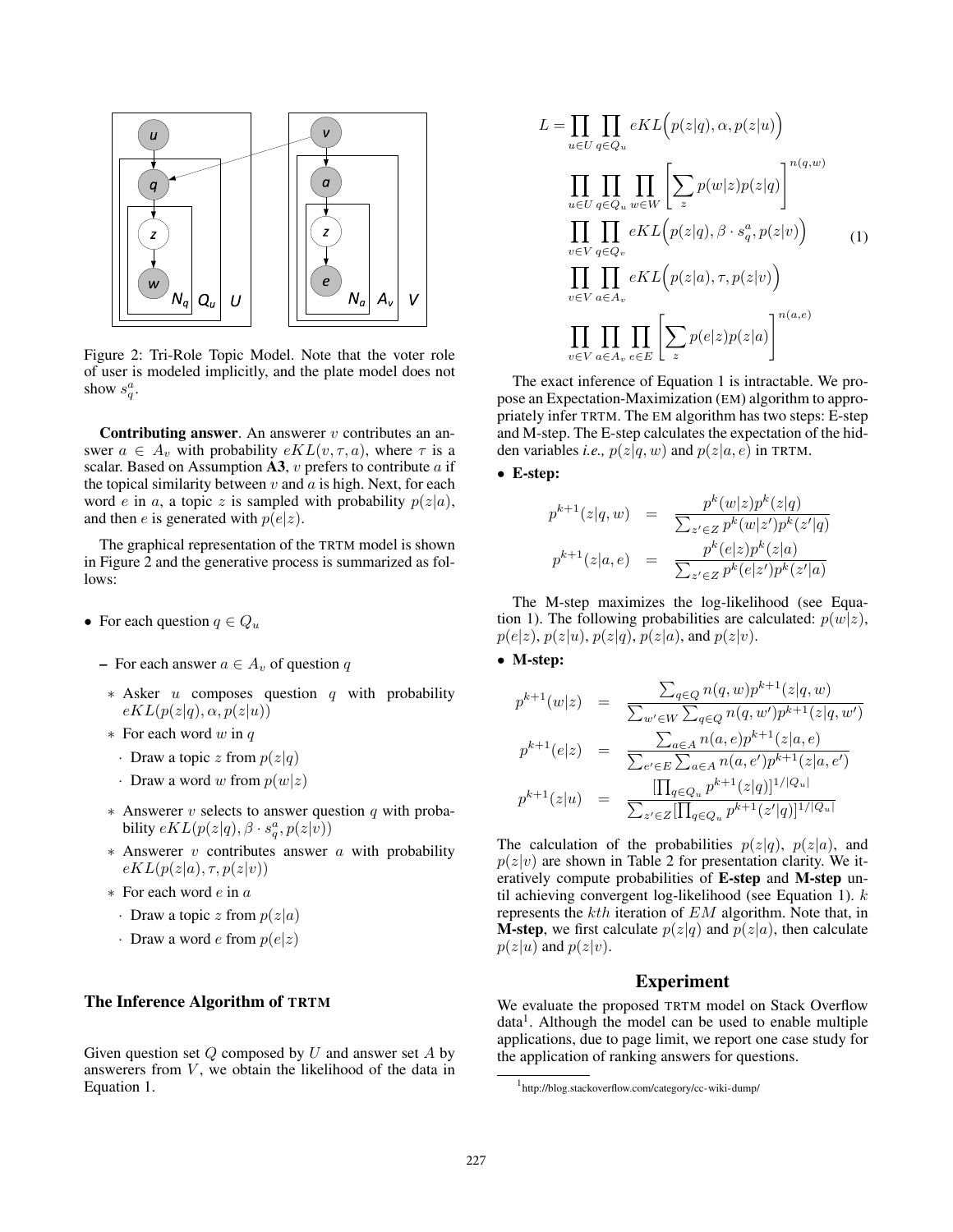Table 2: **M-step** (continued) for computing  $p(z|v)$ ,  $p(z|q)$ , and  $p(z|a)$ 

$$
p^{k+1}(z|v) = \frac{\left[\prod_{q\in Q_v} p^{k+1}(z|q)^{\beta \cdot s_q^a} \prod_{a\in A_v} p^{k+1}(z|a)^{\tau}\right]^{1/(\sum_{q\in Q_v} \beta \cdot s_q^a + \tau |A_v|)}{\sum_{z'\in Z} \left[\prod_{q\in Q_v} p^{k+1}(z'|q)^{\beta \cdot s_q^a} \prod_{a\in A_v} p^{k+1}(z'|a)^{\tau}\right]^{1/(\sum_{q\in Q_v} \beta \cdot s_q^a + \tau |A_v|)}}
$$
\n
$$
p^{k+1}(z|q) = \frac{\sum_{w\in W} n(q,w)p^{k+1}(z|q,w) + \sum_{u\in U_q} \alpha p^k(z|u) + \sum_{v\in V_q} \beta \cdot s_q^a \cdot p^k(z|v)}{\sum_{z'\in Z} \left\{\sum_{w\in W} n(q,w)p^{k+1}(z'|q,w) + \sum_{u\in U_q} \alpha p^k(z'|u) + \sum_{v\in V_q} \beta \cdot s_q^a \cdot p^k(z'|v)\right\}}
$$
\n
$$
p^{k+1}(z|a) = \frac{\sum_{e\in E} n(a,e)p^{k+1}(z|a,e) + \sum_{v\in V_a} \tau p^k(z|v)}{\sum_{z'\in Z} \left\{\sum_{e\in E} n(a,e)p^{k+1}(z'|a,e) + \sum_{v\in V_a} \tau p^k(z'|v)\right\}}
$$



Figure 3: Topic distributions of asker role and answerer role from the same example user

Data Set. Questions and answers from Stack Overflow posted between Jan 01, 2011 and Mar 31, 2011 are used as training data; questions and answers published from Apr 01, 2011 to Sep 06, 2013 are used as test data.

We preprocess the training data by removing questions and answers from inactive users. More specifically, a user is inactive if the total number of questions and answers posted by her is smaller than 80, as defined in (Yang et al. 2013). After preprocessing, the training data contains 16,141 questions from 868 askers and 180,394 answers from 1,184 answerers. Note that a user could play a single role (*i.e.,* an asker or an answerer). The vocabulary size for questions is 21,760 and that for answers is 85,889. The raw aggregated vote is in the range of -10 to 359.

For test data, questions with fewer than 5 answers are removed, because answer ranking is more meaningful if a question has a large number of answers. As the result, the test data contains 20,834 questions and 150,320 answers. Note that, the askers and answerers in the test data may not appear in the training data.

We experimentally set the hyperparameters of TRTM:  $\alpha =$ 100,  $\beta = 100$ ,  $\tau = 100$ . We evaluated different number of topics  $|Z| = 10$ , 20, and 40.

#### Topic Discovery

Discovered by TRTM, we randomly select 5 topics of questions and 5 topics of answers as examples, shown in Tables 3(a) and 3(b) respectively. The top-10 words based on  $p(w|z)$  and  $p(e|z)$  respectively are listed for each topic. Observe that TRTM captures some major topics of questions and answers in Stack Overflow. Questions related to Java

## Table 3: Example topics by TRTM from Stack Overflow (a) Example question topics with topic ID and words

| ID                                               | Top-10 words with highest generative probability          |  |  |  |
|--------------------------------------------------|-----------------------------------------------------------|--|--|--|
| 6                                                | file error window install reference build directory is    |  |  |  |
|                                                  | header include                                            |  |  |  |
| $\overline{8}$                                   | app java process compile org template apache module       |  |  |  |
|                                                  | map default                                               |  |  |  |
| 12                                               | image project script photo folder null get collection as- |  |  |  |
|                                                  | sembly generate                                           |  |  |  |
| 14                                               | php div tag run html load link content element use        |  |  |  |
| 18                                               | data create database select custom ve use answer please   |  |  |  |
|                                                  | size                                                      |  |  |  |
|                                                  | (b) Example answer topics with topic ID and words         |  |  |  |
| Ton-10 words with highest generative probability |                                                           |  |  |  |

| ID     | Top-10 words with highest generative probability       |
|--------|--------------------------------------------------------|
|        | change memory compile program language address         |
|        | python stack git branch                                |
| $\sim$ | string page example html look jquery instead url       |
|        | javascript content                                     |
| 8      | application java request access cache compile load log |
|        | map api                                                |
| 13     | thread bit process result field template loop message  |
|        | format single                                          |
| 20     | name server service net project client source standard |
|        | connection header                                      |

programming (Topic 8) and Web development (Topic 14) are frequently asked. Process and thread (Topic 13) and Server client programming (Topic 20) are prevalent in answers. Note that, the vocabulary sets of the questions and of the answers are significantly different. Naturally, the number of words in all answers to a question is much larger than the words in the question itself. More importantly, there are more technical terminologies in answers than that in questions.

We also show topic distributions of a randomly selected user for her asker and answerer roles in Figure 3. Observe that the topic distributions of the two roles are significantly different. For instance, topics 11 and 16 have large  $p(z|u)$ in her question topic distribution. For the answer topic distribution, topic 15 has the largest probability  $p(z|v)$ . This indicates that this user is less familiar with questions of topics 11 and 16 but she has the expertise in providing answers for topic 15. TRTM is capable of distinguishing question and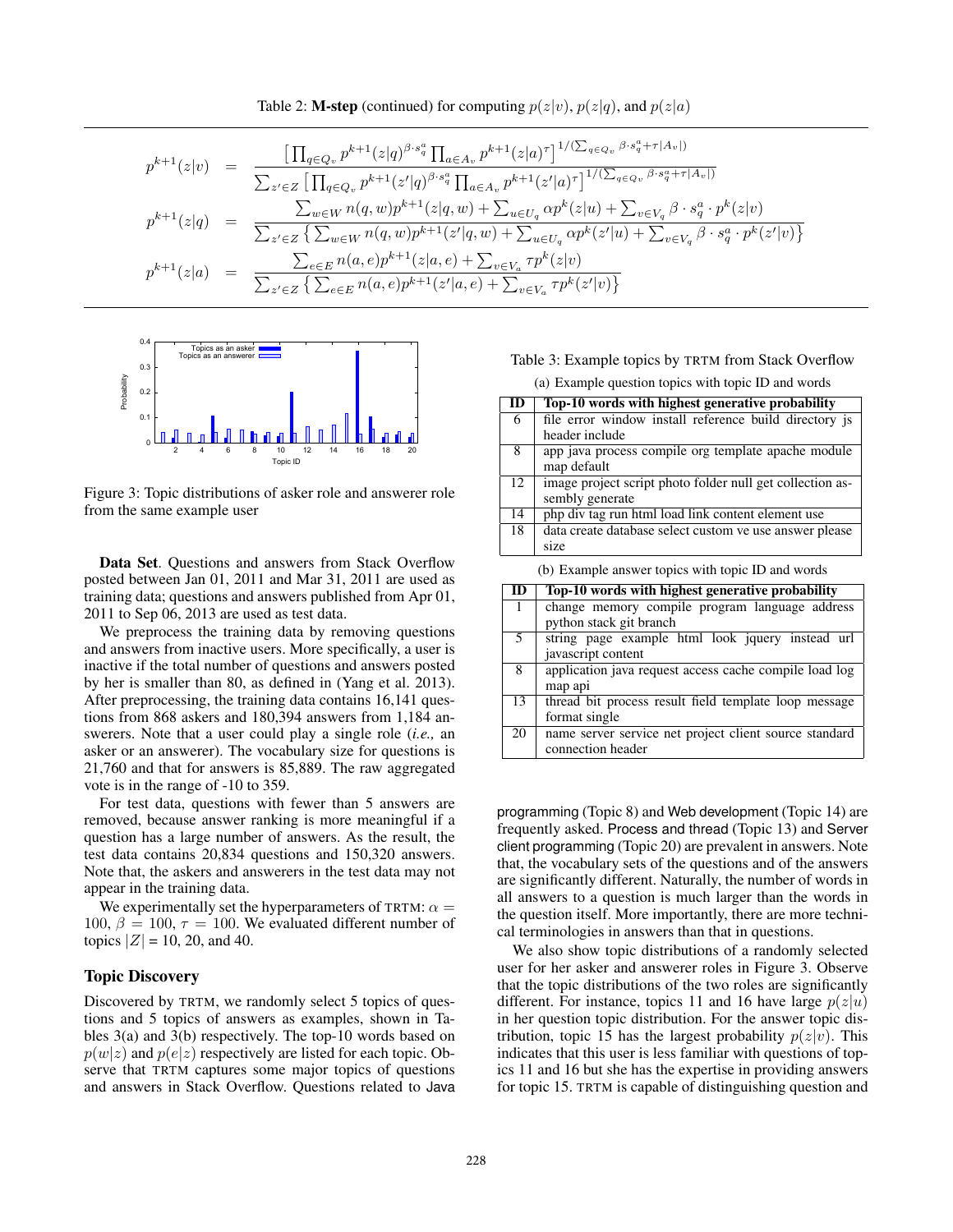answer topic distributions for users as askers and answerers.

#### Ranking Answers for Questions

A popular question could receive many answers within a very short period. However, given the short time period, there might be lack of enough votes to help the asker to select the high quality answers, because the answers may be from a domain the asker is unfamiliar with. Timely ranking answers for questions benefits askers in quickly getting high-quality answers.

**Problem definition.** Given a question  $q$  and its answer set  $A_q$ , the task of *ranking answers* is to rank answers  $a \in A_q$ such that the top-ranked answers best address  $q$ . In this sense, we assume that the best answers for a question are the ones sharing most similar topic distributions with the question. The answers are then ranked by topical similarities to the question, and the topics of  $a$ 's and  $q$  are learned using topic models, TRTM or other baseline models.

The *topical similarity* (TS) between a question q and an answer a is evaluated using Jensen-Shannon divergence,

$$
TS(q, a) = JSD(\theta_q, \theta_a)
$$

where  $\theta_q$  and  $\theta_a$  represent the topic distributions of question q and answer a respectively.

$$
\theta_q \approx p(\mathbf{w}_q|z) = \sum_{w \in \mathbf{w}_q} p(w|z)
$$

$$
\theta_a \approx p(\mathbf{e}_a|z) = \sum_{e \in \mathbf{e}_q} p(e|z)
$$

In above equations,  $w_q$  and  $e_q$  are word vectors for question q and answer a respectively.

Baseline methods. Latent Dirichlet Allocation (LDA) is a standard technique for topic analysis in document collections (Blei, Ng, and Jordan 2003). Here, a virtual document is created for each user by aggregating all her questions and answers, and then LDA is employed to learn the hidden topics (*i.e.*,  $p(w|z)$ ). Topic Expertise Model (**TEM**) is a very recent model proposed in (Yang et al. 2013). Considered as a state-of-the-art baseline, TEM jointly models user topical interests and expertise in a probabilistic model. TEM has been evaluated on Stack Overflow data and has been applied for the task of answer ranking but with a different problem setting in (Yang et al.  $2013)^2$ . For both LDA and TEM, the topical similarity is computed in a similar way as in TRTM.

Evaluation measure. We use normalized discounted cumulative gain (nDCG) to evaluate the list of ranked answers, following (Yang et al. 2013). Here, the ground-truth ranking of the answers to a question is the ranking by the number of aggregated votes of the answers. The number of aggregated votes is also used to define the degree of relevance of each item in a rank, required by the nDCG measure.  $nDCG@M$ for the top- $M$  ranked answers of test question  $q$  computed as follows:

$$
nDCG(q, M) = \frac{1}{IDCG(q, M)} \sum_{i=1}^{M} \frac{2^{rv_{q,i}} - 1}{\log_2(i+1)}
$$

Table 4: nDCG of the three models; the best result for each topic number setting  $(|Z|=10, 20, 40)$  is in boldface.

|    | Model       | nDCG@1 |        | $nDCG@5$ $nDCG@10$ | nDCG   |
|----|-------------|--------|--------|--------------------|--------|
| 10 | <b>TRTM</b> | 0.3273 | 0.6448 | 0.6759             | 0.6762 |
|    | TEM         | 0.3005 | 0.6281 | 0.6607             | 0.6611 |
|    | LDA.        | 0.3026 | 0.6296 | 0.6618             | 0.6622 |
| 20 | TRTM        | 0.3405 | 0.6518 | 0.6824             | 0.6828 |
|    | TEM         | 0.3052 | 0.6303 | 0.6630             | 0.6633 |
|    | ILDA        | 0.3093 | 0.6331 | 0.6651             | 0.6654 |
| 40 | <b>TRTM</b> | 0.3380 | 0.6506 | 0.6806             | 0.6810 |
|    | TEM         | 0.3106 | 0.6333 | 0.6657             | 0.6660 |
|    | LDA         | 0.3195 | 0.6411 | 0.6719             | 0.6722 |

where  $rv_{q,i}$  is the number of aggregated votes received by the answer ranked at the *i*-th position;  $IDCG(M, q)$  is the normalization factor for the discounted cumulative gain of the ideal ranking of the top- $M$  answers for question  $q$ . Then  $nDCG@M$  is the average of  $nDCG(q, M)$  over all questions in the test data.

**Experimental results** The  $nDCG@M$ 's of the three models with  $|Z| = 10$ , 20, and 40 topics are reported in Table 4 where  $M=1, 5, 10,$  and all answers. The following three observations are made from the results.

- TRTM performs better than both baseline methods TEM and LDA, for all different settings on number of topics and on all M settings. Particularly, on  $nDCG@1$ , TRTM outperforms TEM by 11.6% and LDA by 10.1% respectively. The results evidence the effectiveness of our proposed model.
- All models with 20 topics yield best results, which suggests that 20 is a more appropriate number of topics on this dataset. On the other hand, all the three models are relatively not very sensitive to topic number setting.
- LDA slightly outperforms TEM. One possible reason is that TEM assumes each question (resp. each answer) has only one unique topic, which is not appropriate in modeling Stack Overflow data, where some questions and answers are fairly long and may cover multiple topics.

### Conclusion and Future Work

In this paper, we propose a Tri-Role Topic Model to model the tri-roles of users (*i.e.,* askers, answerers, and voters) in CQA systems and the activities of each role (*i.e.,* composing question, selecting question to answer, contributing, and voting answers). Our model is capable of mining four topic distributions of asker, answerer, question, and answer, respectively. We demonstrate the effectiveness of our model in discovering topics from Stack Overflow and also in addressing the problem of ranking answers for questions on the same dataset.

As a part of future work, we expect to model the rich temporal patterns of users in CQA systems. We observe that different users prefer to answer questions at different time point of a day and different day of a week. Incorporating temporal patterns of users has great potential in modeling users' activities more accurately.

 $2$ In TEM, only the answers from the answerers that appear in training data are ranked. In our proposed solution, we utilize the words in an answer  $(i.e., p(z|w))$ where the answerer may not appear in the training data.